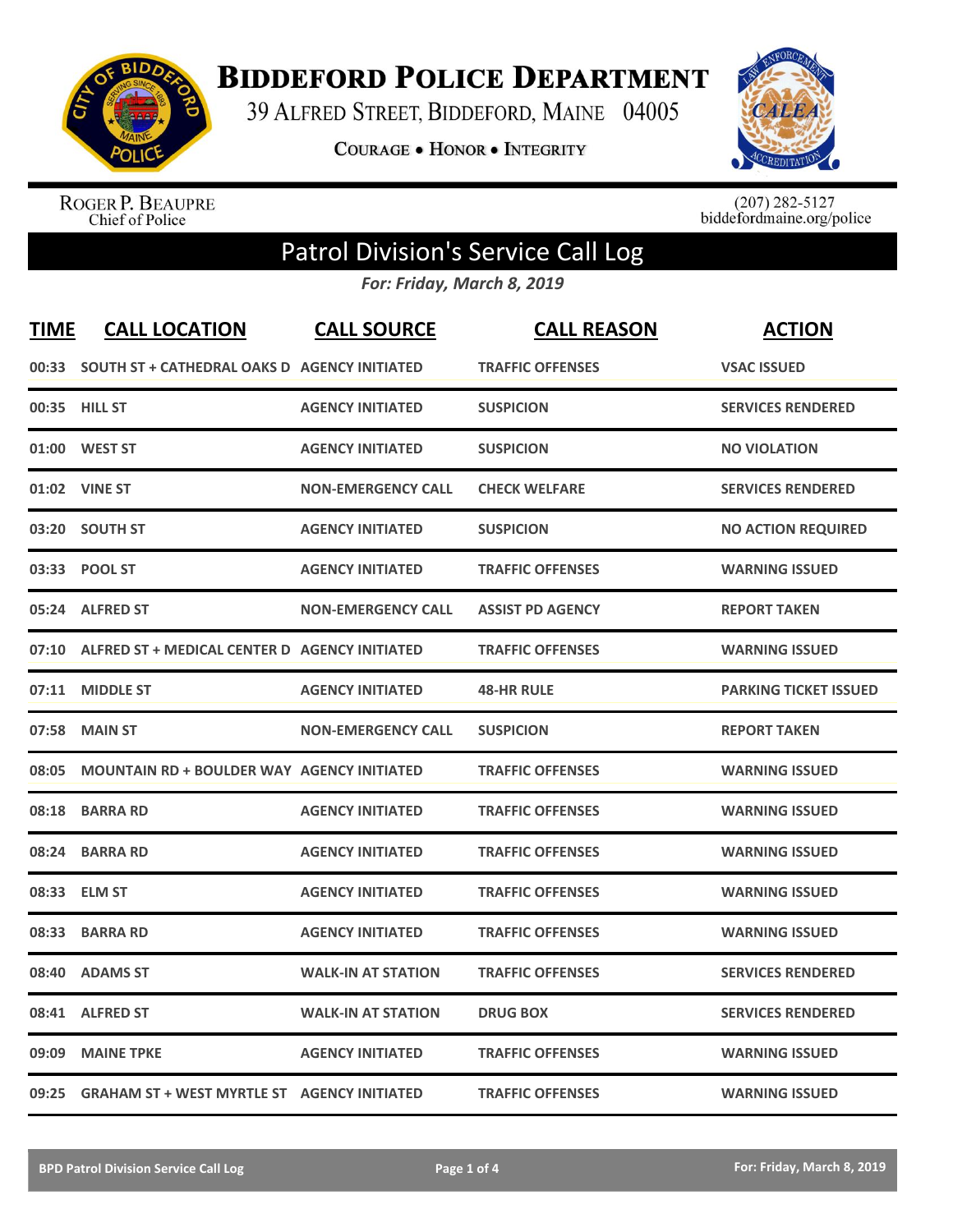| <b>TIME</b> | <b>CALL LOCATION</b>                                                                                               | <b>CALL SOURCE</b>                               | <b>CALL REASON</b>                                               | <b>ACTION</b>             |  |
|-------------|--------------------------------------------------------------------------------------------------------------------|--------------------------------------------------|------------------------------------------------------------------|---------------------------|--|
|             | 09:26 WESTWOOD DR                                                                                                  | <b>AGENCY INITIATED</b>                          | <b>PRO-ACTIVE DV RESPONSE TEAM</b>                               | <b>NO VIOLATION</b>       |  |
|             | 09:30 ALFRED ST                                                                                                    | <b>WALK-IN AT STATION</b>                        | <b>PAPERWORK</b>                                                 | <b>PAPERWORK SERVED</b>   |  |
|             |                                                                                                                    | CHARGE: THEFT BY UNAUTHORIZED TAKING OR TRANSFER | OFFENDER: BENJAMIN B BRAASCH  AGE: 71  RESIDENT OF: PORTLAND, ME |                           |  |
|             | 09:47 PEARL ST + STONE ST                                                                                          | <b>AGENCY INITIATED</b>                          | <b>TRAFFIC OFFENSES</b>                                          | <b>WARNING ISSUED</b>     |  |
|             | 10:08 MIDDLE ST                                                                                                    | <b>NON-EMERGENCY CALL</b>                        | ATTEMPTED/THREATENED SUICIDE TRANSPORT TO HOSPITAL               |                           |  |
|             | 10:32 BARRA RD                                                                                                     | <b>AGENCY INITIATED</b>                          | <b>TRAFFIC OFFENSES</b>                                          | <b>WARNING ISSUED</b>     |  |
|             | 10:38 MAPLEWOOD AVE                                                                                                | <b>AGENCY INITIATED</b>                          | <b>HARASSMENT</b>                                                | <b>REPORT TAKEN</b>       |  |
|             | 10:42 BARRA RD                                                                                                     | <b>AGENCY INITIATED</b>                          | <b>OPER AFTER SUSPENSION</b>                                     | <b>VSAC ISSUED</b>        |  |
|             | 10:59 MARINER WAY                                                                                                  | <b>NON-EMERGENCY CALL</b>                        | <b>ANIMAL COMPLAINT</b>                                          | <b>SERVICES RENDERED</b>  |  |
| 11:20       | <b>THATCHER BROOK LN</b>                                                                                           | <b>NON-EMERGENCY CALL</b>                        | <b>SUSPICION</b>                                                 | <b>GONE ON ARRIVAL</b>    |  |
|             | 11:45 PEARL ST                                                                                                     | <b>AGENCY INITIATED</b>                          | <b>TRAFFIC OFFENSES</b>                                          | <b>WARNING ISSUED</b>     |  |
|             | 12:49 HILL ST + PARKER RIDGE RD                                                                                    | <b>AGENCY INITIATED</b>                          | <b>TRAFFIC OFFENSES</b>                                          | <b>WARNING ISSUED</b>     |  |
|             | 13:04 ARROWWOOD DR                                                                                                 | <b>WALK-IN AT STATION</b>                        | <b>SEX OFFENDER REGISTRATION</b>                                 | <b>REPORT TAKEN</b>       |  |
|             | 13:05 BOULDER WAY                                                                                                  | <b>AGENCY INITIATED</b>                          | <b>TRAFFIC OFFENSES</b>                                          | <b>VSAC ISSUED</b>        |  |
|             | 13:20 ALFRED ST + BOULDER WAY                                                                                      | <b>AGENCY INITIATED</b>                          | <b>TRAFFIC OFFENSES</b>                                          | <b>CITATION ISSUED</b>    |  |
|             | OFFENDER: ANTHONY C BROWN  AGE: 57  RESIDENT OF: SANFORD, ME<br><b>CHARGE: FAILURE TO REGISTER VEHICLE</b>         |                                                  |                                                                  |                           |  |
|             | 13:24 MAIN ST                                                                                                      | <b>E-911 CALL</b>                                | <b>FIGHTS</b>                                                    | <b>REPORT TAKEN</b>       |  |
|             | 13:28 WENTWORTH ST                                                                                                 | <b>WALK-IN AT STATION</b>                        | <b>WRIT</b>                                                      | <b>NO ACTION REQUIRED</b> |  |
|             | 13:31 ALFRED ST                                                                                                    | <b>WALK-IN AT STATION</b>                        | <b>PAPERWORK</b>                                                 | <b>PAPERWORK SERVED</b>   |  |
|             | OFFENDER: NICHOLAS JOSEPH SCAVUZZO  AGE: 20  RESIDENT OF: BIDDEFORD, ME<br>CHARGE: OPERATE VEHICLE WITHOUT LICENSE |                                                  |                                                                  |                           |  |
|             | 13:36 GOOCH ST                                                                                                     | <b>E-911 CALL</b>                                | 911 MISUSE                                                       | <b>SERVICES RENDERED</b>  |  |
|             | 13:51 STATE ST                                                                                                     | <b>WALK-IN AT STATION</b>                        | <b>HARASSMENT</b>                                                | <b>REPORT TAKEN</b>       |  |
|             | 13:53 ALFRED ST                                                                                                    | <b>WALK-IN AT STATION</b>                        | <b>ARTICLES LOST/FOUND</b>                                       | <b>REPORT TAKEN</b>       |  |
|             | 14:16 ST MARYS ST                                                                                                  | <b>NON-EMERGENCY CALL</b>                        | <b>CHECK WELFARE</b>                                             | <b>SERVICES RENDERED</b>  |  |
|             | 14:29 HILLSIDE AVE                                                                                                 | <b>NON-EMERGENCY CALL</b>                        | <b>CHECK WELFARE</b>                                             | <b>REPORT TAKEN</b>       |  |
|             | 14:47 SOUTH ST                                                                                                     | <b>NON-EMERGENCY CALL</b>                        | <b>JUVENILE OFFENSES</b>                                         | <b>REPORT TAKEN</b>       |  |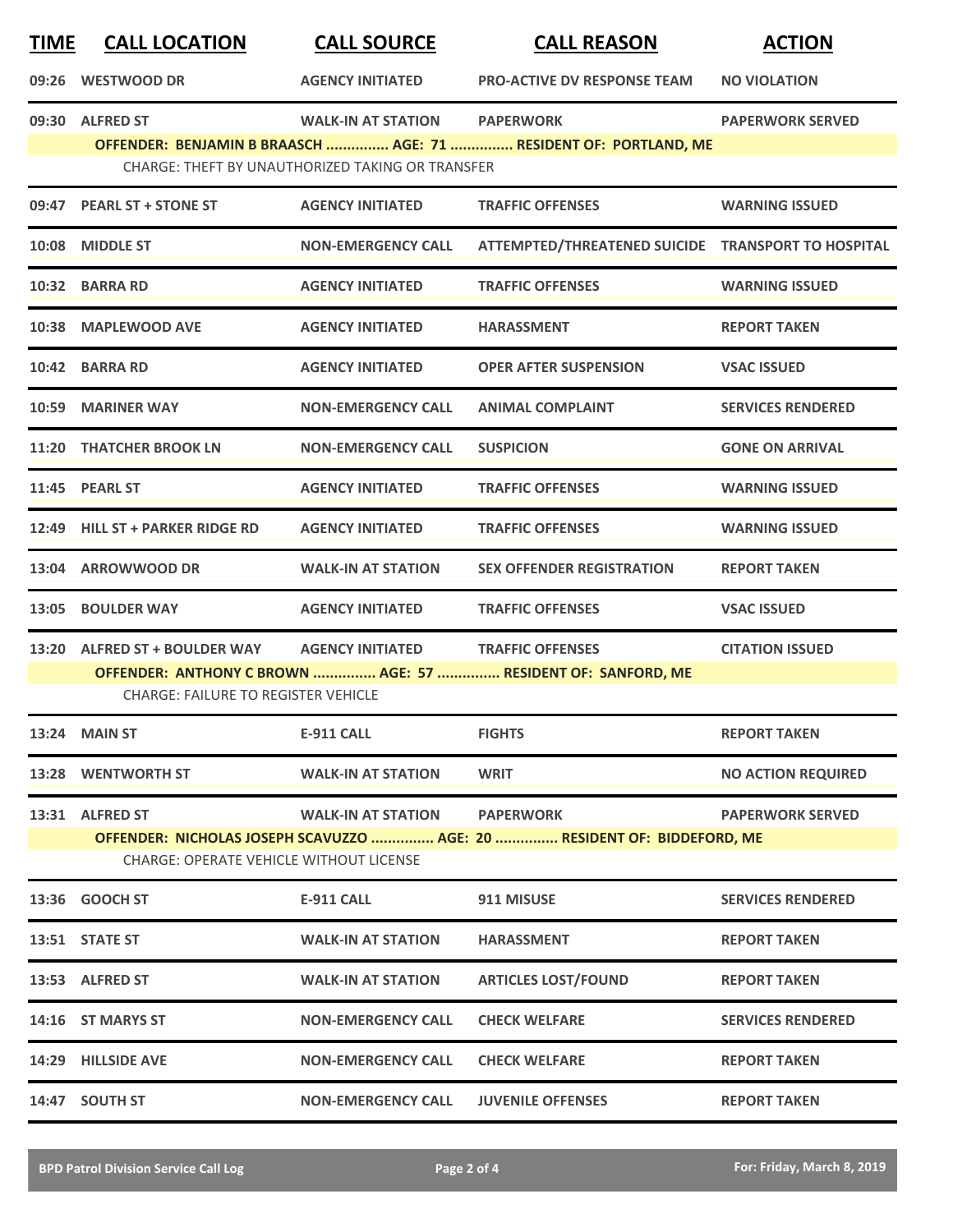| <b>TIME</b>                                                                                                   | <b>CALL LOCATION</b>                             | <b>CALL SOURCE</b>        | <b>CALL REASON</b>                        | <b>ACTION</b>               |
|---------------------------------------------------------------------------------------------------------------|--------------------------------------------------|---------------------------|-------------------------------------------|-----------------------------|
|                                                                                                               | 14:58 MAPLEWOOD AVE                              | <b>NON-EMERGENCY CALL</b> | <b>TRAFFIC OFFENSES</b>                   | <b>SERVICES RENDERED</b>    |
|                                                                                                               | 15:01 MASON ST                                   | <b>NON-EMERGENCY CALL</b> | <b>DRUG</b>                               | <b>SERVICES RENDERED</b>    |
|                                                                                                               | 15:08 FOSS ST                                    | <b>WALK-IN AT STATION</b> | <b>ARTICLES LOST/FOUND</b>                | <b>SERVICES RENDERED</b>    |
|                                                                                                               | 16:43 JEFFERSON ST                               | <b>AGENCY INITIATED</b>   | <b>PARKING COMPLAINT</b>                  | <b>SERVICES RENDERED</b>    |
|                                                                                                               | 17:12 BOULDER WAY                                | <b>AGENCY INITIATED</b>   | <b>PAPERWORK</b>                          | <b>PAPERWORK NOT SERVED</b> |
|                                                                                                               | 17:14 FRANKLIN ST                                | <b>AGENCY INITIATED</b>   | <b>CRIMINAL MISCHIEF</b>                  | <b>NO ACTION REQUIRED</b>   |
|                                                                                                               | 17:31 WEST ST                                    | <b>AGENCY INITIATED</b>   | <b>TRAFFIC OFFENSES</b>                   | <b>VSAC ISSUED</b>          |
|                                                                                                               | 17:36 SOUTH ST                                   | <b>NON-EMERGENCY CALL</b> | <b>CHECK WELFARE</b>                      | <b>SERVICES RENDERED</b>    |
|                                                                                                               | 17:37 FRANKLIN ST                                | <b>NON-EMERGENCY CALL</b> | <b>PARKING COMPLAINT</b>                  | <b>WARNING ISSUED</b>       |
|                                                                                                               | 17:54 WASHINGTON ST                              | <b>AGENCY INITIATED</b>   | <b>ANIMAL COMPLAINT</b>                   | <b>SERVICES RENDERED</b>    |
|                                                                                                               | 18:08 PEARL ST                                   | <b>NON-EMERGENCY CALL</b> | <b>SUSPICION</b>                          | <b>SERVICES RENDERED</b>    |
|                                                                                                               | 18:33 PEARL ST                                   | <b>NON-EMERGENCY CALL</b> | <b>PARKING COMPLAINT</b>                  | <b>SERVICES RENDERED</b>    |
|                                                                                                               | 18:36 ALFRED ST + DENTAL AVE                     | <b>AGENCY INITIATED</b>   | <b>TRAFFIC OFFENSES</b>                   | <b>WARNING ISSUED</b>       |
|                                                                                                               | 18:41 ALFRED ST + GRAHAM ST                      | <b>AGENCY INITIATED</b>   | <b>TRAFFIC OFFENSES</b>                   | <b>WARNING ISSUED</b>       |
|                                                                                                               | 18:52 PRECOURT ST + MOUNTAIN RD AGENCY INITIATED |                           | <b>TRAFFIC OFFENSES</b>                   | <b>WARNING ISSUED</b>       |
|                                                                                                               | 19:07 ALFRED ST                                  | <b>NON-EMERGENCY CALL</b> | <b>WARRANT ARREST</b>                     | <b>ARREST(S) MADE</b>       |
| OFFENDER: HEATHER GAIL BOUCHARD  AGE: 42  RESIDENT OF: OLD ORCHARD BEACH, ME<br><b>CHARGE: WARRANT ARREST</b> |                                                  |                           |                                           |                             |
|                                                                                                               | 19:42 ROBERTS ST                                 | <b>NON-EMERGENCY CALL</b> | <b>SUSPICION</b>                          | <b>GONE ON ARRIVAL</b>      |
|                                                                                                               | 19:45 GUINEA RD                                  | <b>WALK-IN AT STATION</b> | <b>HARASSMENT</b>                         | <b>REPORT TAKEN</b>         |
|                                                                                                               | 19:51 GREEN ST                                   | <b>NON-EMERGENCY CALL</b> | <b>CHECK WELFARE</b>                      | <b>SERVICES RENDERED</b>    |
|                                                                                                               | 20:03 MAINE TPKE                                 | <b>OTHER</b>              | <b>ALL OTHER</b>                          | <b>NO ACTION REQUIRED</b>   |
|                                                                                                               | 20:26 ALFRED ST                                  | <b>NON-EMERGENCY CALL</b> | ATTEMPTED/THREATENED SUICIDE REPORT TAKEN |                             |
|                                                                                                               | 21:07 LINCOLN ST                                 | <b>E-911 CALL</b>         | 911 MISUSE                                | <b>NO ACTION REQUIRED</b>   |
|                                                                                                               | 21:18 RAYMOND ST                                 | <b>WALK-IN AT STATION</b> | <b>FRAUD</b>                              | <b>REPORT TAKEN</b>         |
|                                                                                                               | 21:22 ELM ST                                     | <b>AGENCY INITIATED</b>   | <b>TRAFFIC OFFENSES</b>                   | <b>WARNING ISSUED</b>       |
|                                                                                                               | 22:07 HILL ST + WEST ST                          | <b>AGENCY INITIATED</b>   | <b>TRAFFIC OFFENSES</b>                   | <b>WARNING ISSUED</b>       |